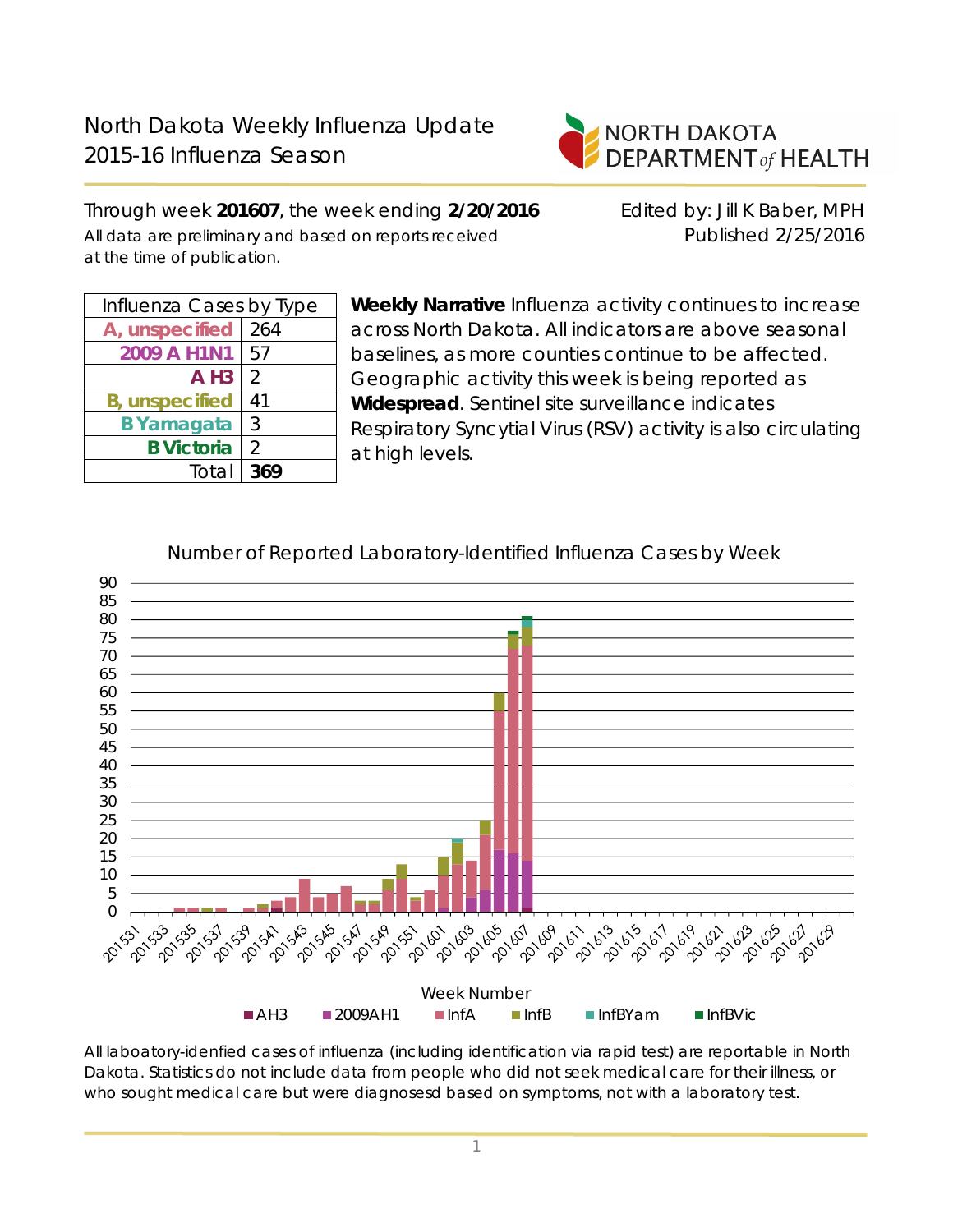# **Demographic Data**







the increase in electronic lab reporting, which does not include hospitalization status, hospitalization numbers are likely lower than and--not comparable to--previous seasons.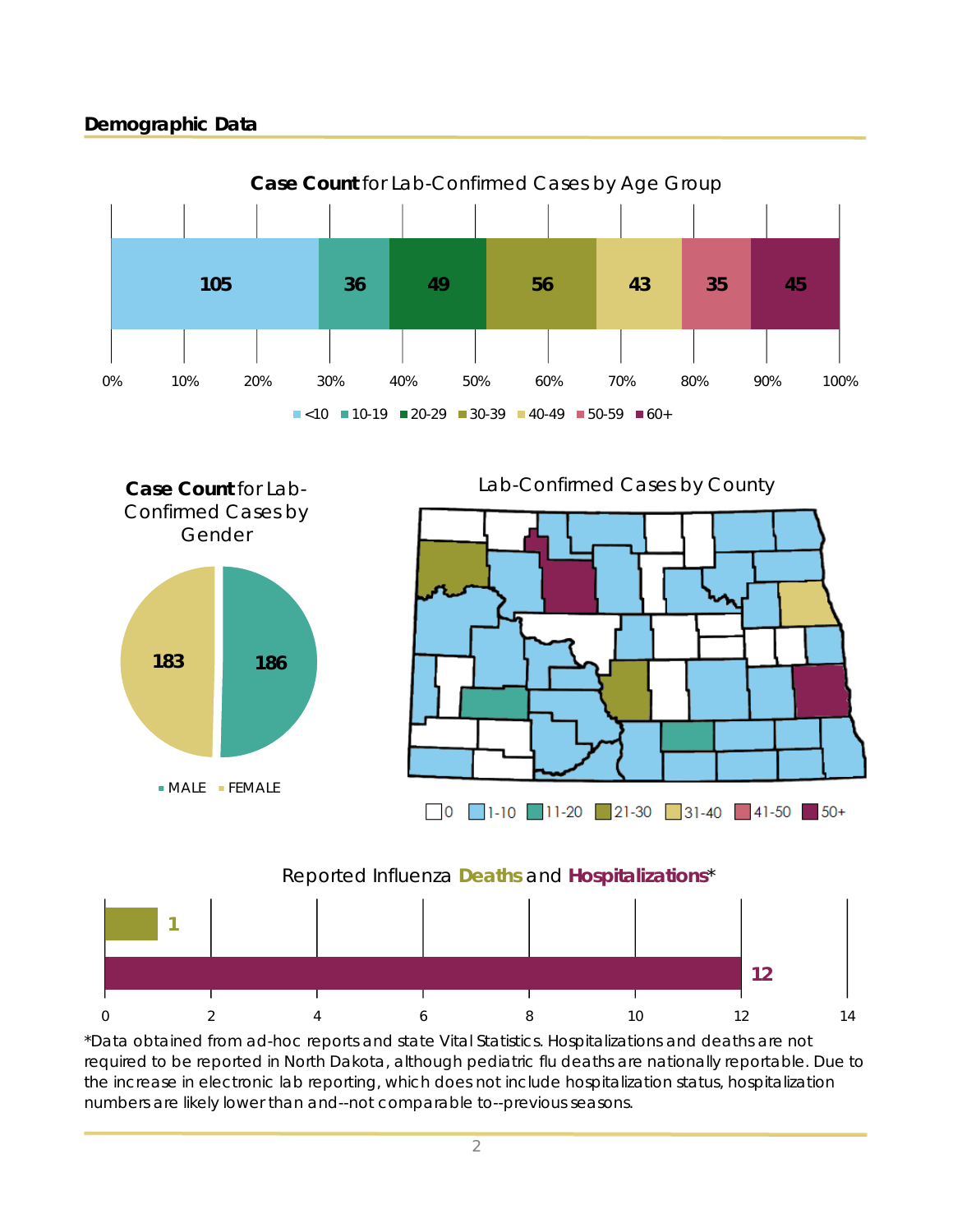### **Outbreaks and Multi-season Comparison**

**Outbreaks** The have been **5** reported outbreaks of influenza-like illness in long term and basic care setting so far this season. One outbreak was attributed to influenza A, one attributed to rhinovirus, and for three no agent was identified via lab test.

We also received reports for outbreaks in other community settings. For this season, **1** outbreak of influenza A 2009 H1N1 has been confirmed in a daycare.

Outbreaks in schools, assisted living facilities, workplaces, and in the general community are common during the influenza season.

| Season      | Total                  | Peak Week  | Predominant |  |
|-------------|------------------------|------------|-------------|--|
|             | Cases<br>(week ending) |            | Strain      |  |
| $2011 - 12$ | 1487                   | 3/24/2012  | A H3N2      |  |
| 2012-13     | 4831                   | 12/29/2012 | A H3N2      |  |
| 2013-14     | 2923                   | 1/4/2014   | 2009 A H1N1 |  |
| 2014-15     | 6443                   | 12/27/2014 | A H3N2      |  |
| 2015-16     | 369                    | TRD        | TRD         |  |

**Multi-Season Comparison** So far, the 2015-16 influenza season is shaping up to be a later season than the previous three seasons. It is still too early to tell if the season will be mild overall, and also too early to tell what the

predominant circulating stain will be. However, reported cases of influenza A 2009 H1N1 have continued to increase over the past few weeks in North Dakota, and the current age distribution for our cases (see page 2) is indicative of A 2009 H1N1 circulation, with fewer cases in the elderly, and larger percentage of cases in children.

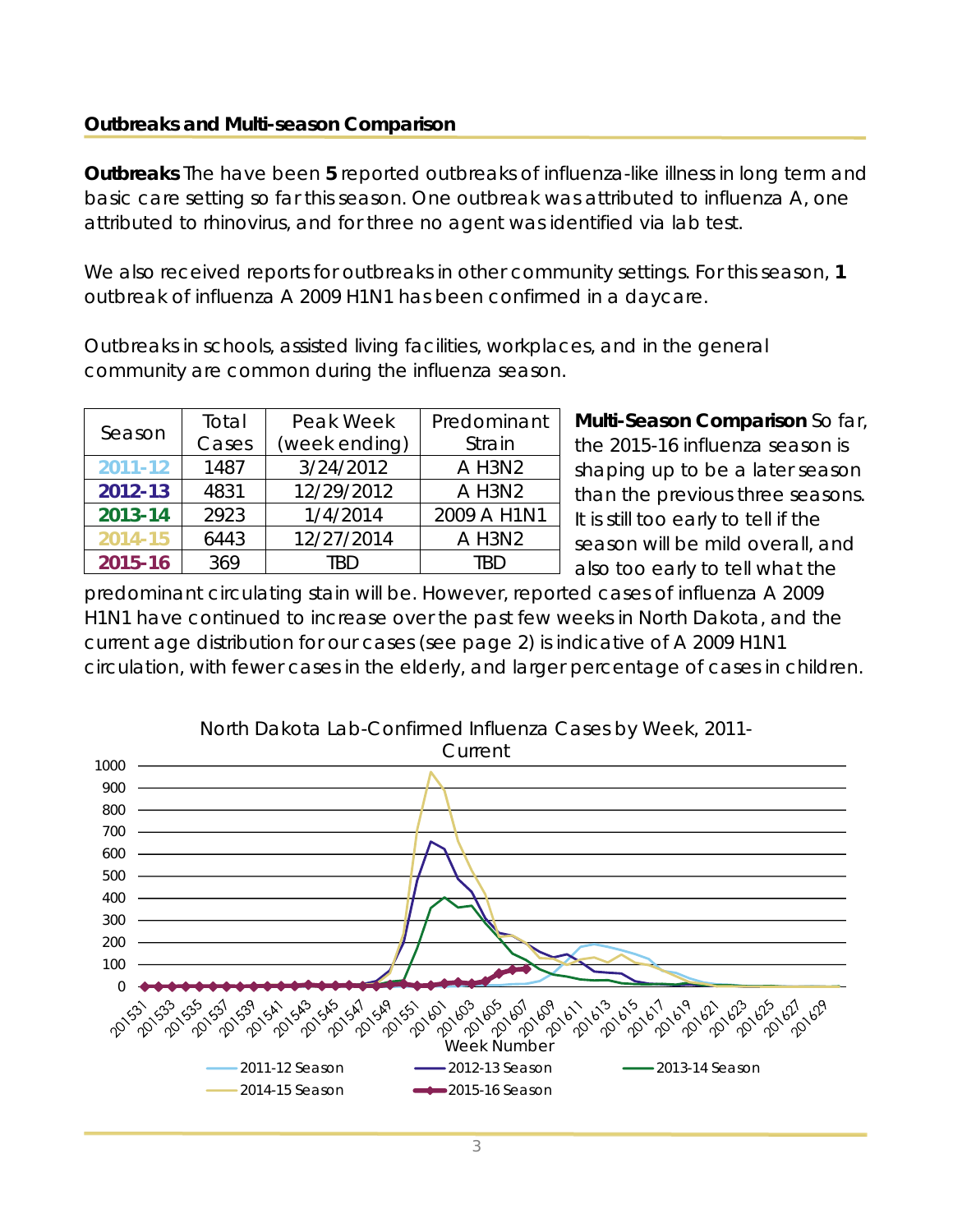### **Sentinel Surveillance: Outpatient Influenza-like Illness**

**Outpatient Surveillance** The North Dakota Department of Health (NDDoH) participates with other states and jurisdictions in the U.S. Outpatient Influenza-like Illness Surveillance Network (ILINET). Participating outpatient clinics send data on the number of patients in each of five age groups experiencing ILI, and the number of patients seen for any reason each week. ILI is defined as:

> Fever of 100°F or greater with A cough AND/OR sore throat

Data for all providers is pooled, and a state-wide statistic for percent of visits for ILI is produced. In North Dakota, a percent ILI of **1.4%** or greater is considered season-level activity.

**Current Activity** This week ILI is **1.73%**, above the seasonal baseline. ILI has been increasing steadily for the past several weeks.

| Week          | 2015-16            | $\#$ II I O-4 | # $  $ 1 5-24 | # II 1 25-49 | # II 50-64 | # ILI 65+ |
|---------------|--------------------|---------------|---------------|--------------|------------|-----------|
| <b>Number</b> | <b>Percent ILI</b> | age group     | age group     | age group    | age group  | age group |
| 201605        | 0.67%              |               |               |              |            |           |
| 201606        | 1.28%              |               |               |              |            |           |
| 201607        | 1.76%              |               |               |              |            |           |



Percent of Outpatient Visits Due to Influenza-like Illness by Week, Current and Previous Season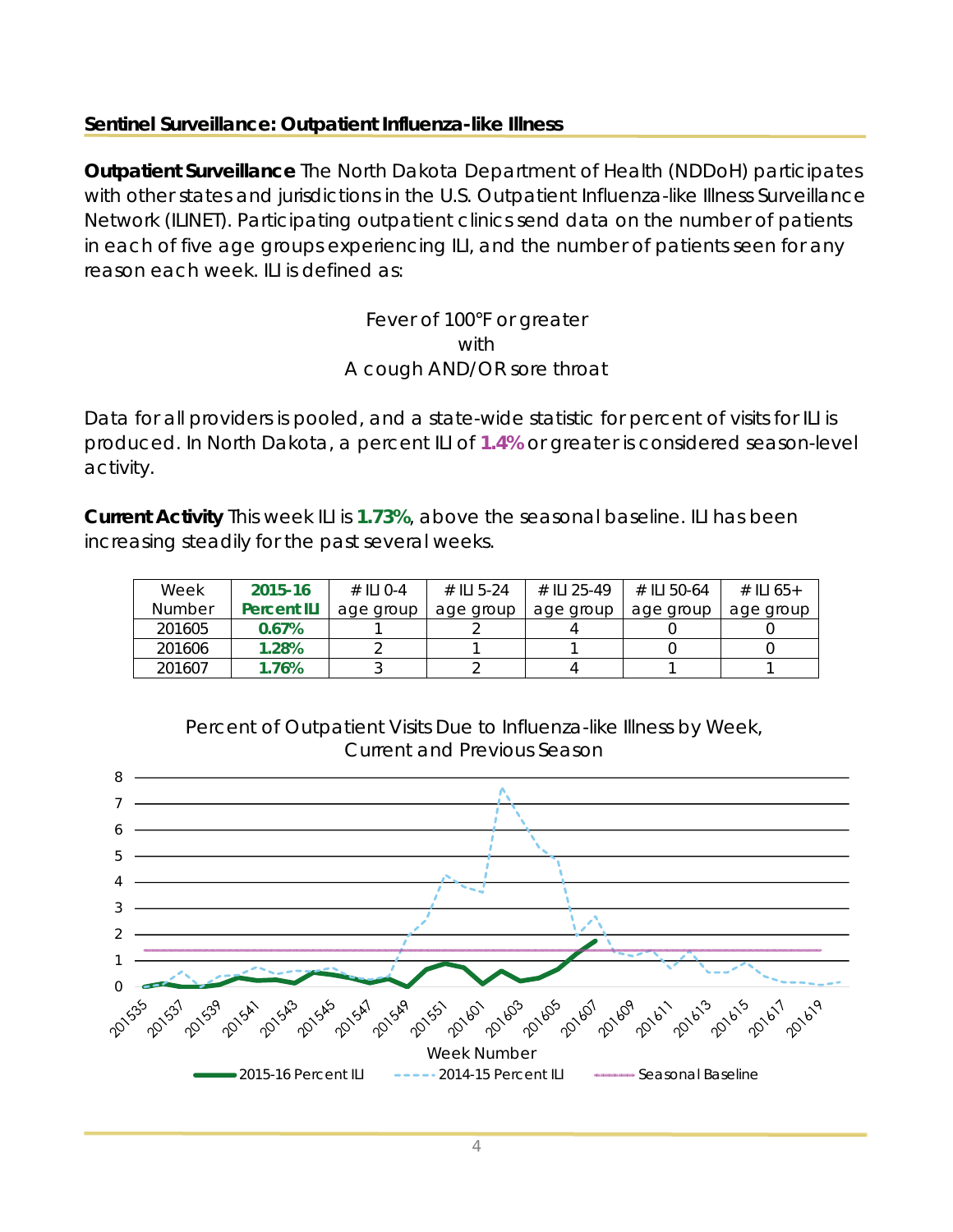# **Sentinel Surveillance: Laboratory Data**

**Laboratory Surveillance: Influenza** The NDDoH receives influenza testing data from participating sentinel laboratories across North Dakota. The total number of influenza tests (all testing methodologies) and the total number of those tests that are positive are reported each week. Data for all labs is pooled, and a state-wide percent positivity statistic is produced. Percent positivity for influenza tests of **10%** or greater is considered a general indicator for season-level influenza activity. **This week percent positivity for influenza is 10.89%**.



**Laboratory Surveillance: Respiratory Syncytial Virus (RSV)** The NDDoH receives similar testing data for RSV. RSV is a common respiratory virus best known for affecting children, however a person in any age group can become ill and people can get RSV multiple times. RSV also occurs seasonally, over a time period similar to influenza. **This week percent positivity for RSV is 38.17%**.

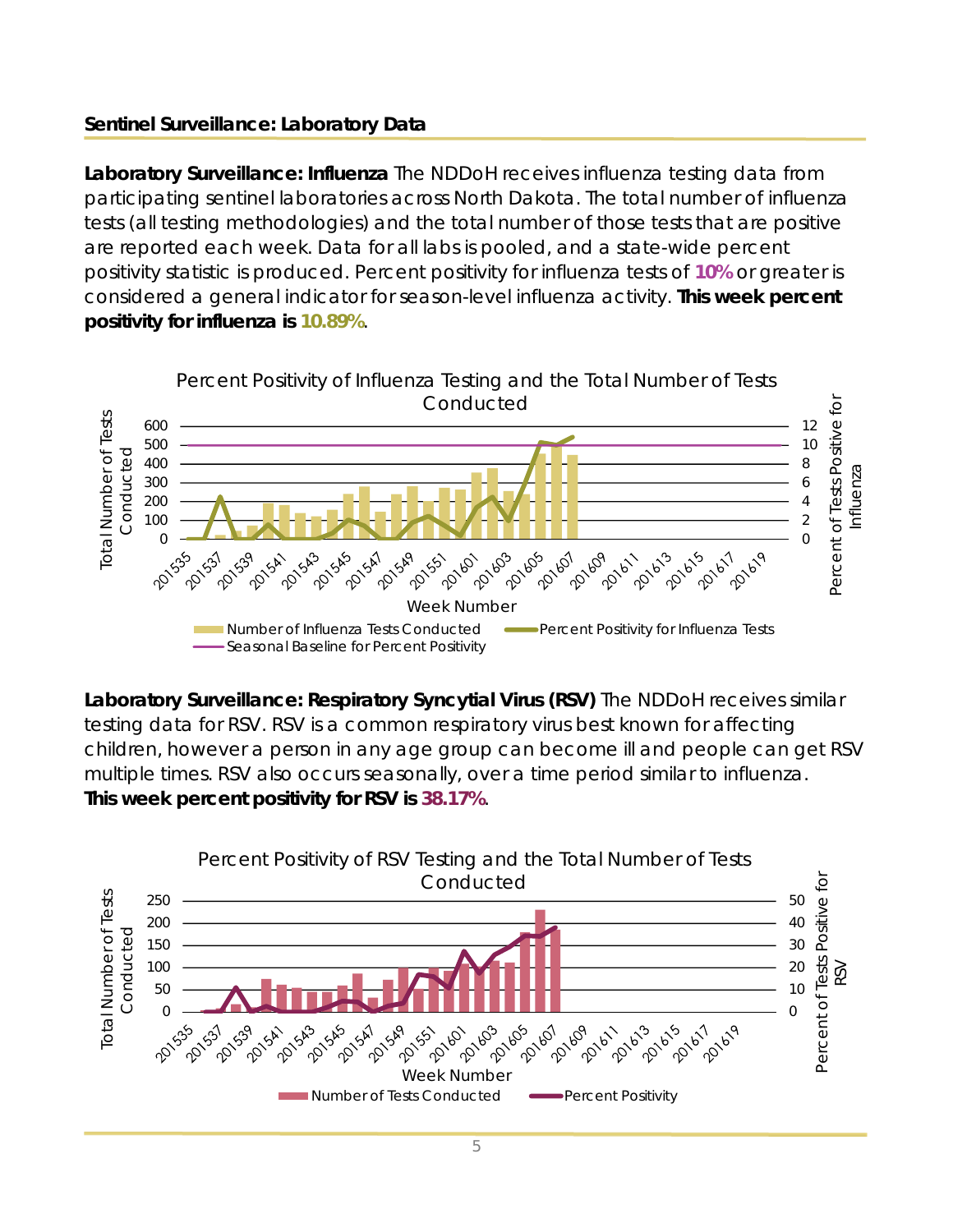#### **Other Surveillance Methods**

**Other Surveillance Methods: Syndromic Surveillance** The NDDoH receives data from emergency departments, hospitals, and clinics across the state participating in the NDDoH's Syndromic Surveillance program. Syndromic surveillance is the receipt of near-real time reason-for-visit data for all visits at participating locations. Visits are automatically sorted into "syndromes" (gastrointestinal, neurologic, rash, ILI, etc.). Because it is based off of data such as chief complaints or diagnosis codes, the ILI syndrome has a lower specificity than the traditional outpatient ILI definition. Nonetheless, syndromic data is well correlated with our other influenza indicators.

**Current Activity** This week ILI in our syndromic surveillance system is **0.39%**. Similar to other indicators, we are below the activity level we were seeing last year at this time.



Percent of Outpatient, Emergency Department, and Hopsital Visits Due to Influenza-like Illness by Week, Current and Previous Season